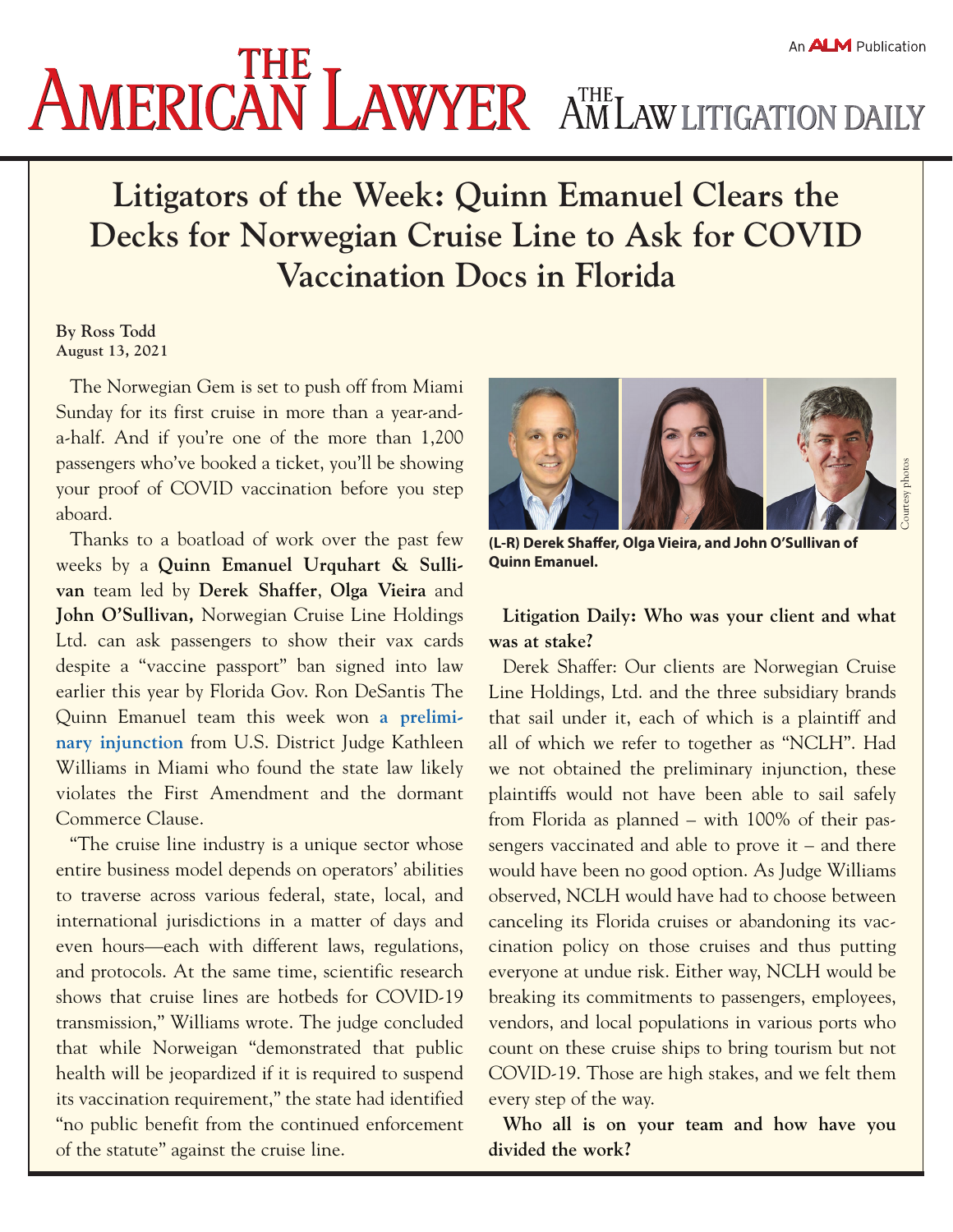Olga Vieira: Our team was divided in roughly equal parts between Miami and DC. Derek led the team from DC, developing the legal theories and strategies for pursuing the relief we sought, with help from DC partners **Jon Cooper** and **Bill Burck**, who added their government-facing expertise, along with some extremely talented associates led by **Paul Henderson** and **Brian McGrail**. Of course, the case is in Miami, and our Miami team brought the know-how to ensure our submissions translated for this Court and complied with its practices and rules. John O'Sullivan and I were intimately involved from the earliest stages and helped shape all the submissions, with valuable help from our very talented associate, **David Nabors**. Last and not least, thanks to some fortuitous timing, we were able to enlist a couple of our summer associates, who were eager to be part of a litigation like this and were able to see it through to the PI hearing on August 6, which happened to be their last day with us (before they both return to us full-time).

**Your complaint says that Norweigan filed suit after "extensive settlement efforts failed." What can you tell me about the attempts to get these issues resolved prior to litigating them?** 

Vieira: As reported in the press, the cruise lines had been pushing for a carve-out for their industry ever since the Governor's executive order was issued. The discussions regarding whether and how the cruise industry might be exempted from enforcement of the law continued until the final moments before we filed suit. Every effort was made to avoid litigation, which NCLH has always considered its last resort. But NCLH simply couldn't afford to wait any longer while still positioning itself to resume sailing on August 15th with a fully vaccinated ship.

**You brought this injunction request after Florida had already won an injunction of its own in a separate case in the Middle District of Florida. There the state challenged the CDC's "conditional sailing order" requiring cruise operators to meet certain requirements before resuming operations. What complications did having that ruling already out there make for you?** 

Shaffer: Interestingly, the injunction from the Middle District of Florida didn't really change the state of play for NCLH. By its terms, that injunction is limited to ships stopping in Florida ports, and NCLH's ships and operations extend to other ports in other U.S. jurisdictions where the conditional sailing order remains operative and NCLH remains obligated to comply. Also, before the injunction was entered, NCLH had already submitted signed certifications to the CDC committing to ensure that at least 95% of its passengers were fully vaccinated, which NCLH planned to do only by requiring vaccine documentation. From NCLH's perspective, therefore, the Middle District's injunction didn't give it any comfort and it certainly didn't obviate the need for this preliminary injunction.

That said, we always expected Florida to defend against our preemption challenge (focusing on the conflict between Florida's prohibition against requiring vaccine documentation and NCLH's commitment to the CDC that it would verify that its passengers are vaccinated) largely by arguing that CDC's regulations are likely invalid according to the Middle District of Florida. So we were closely monitoring developments in that case and it made for some interesting wrinkles – particularly as the Eleventh Circuit initially issued a stay of the injunction against CDC's conditional sailing order, before then vacating its stay a week later. And we didn't want to risk having developments in a parallel litigation pull anything out from under us. Although we very much believe in our preemption argument and Judge Williams indicated that she finds it compelling, it made things easier for us and the court to have two other strong bases for challenge – the First Amendment and Dormant Commerce Clause – in play, and we wanted to do justice to those.

**Arguments on this motion were heard via Zoom, right? Describe for me how the hearing went and what the judge was interested in hearing from the parties.**

John O'Sullivan: It was a long and substantive Zoom hearing that went on for well over two hours.